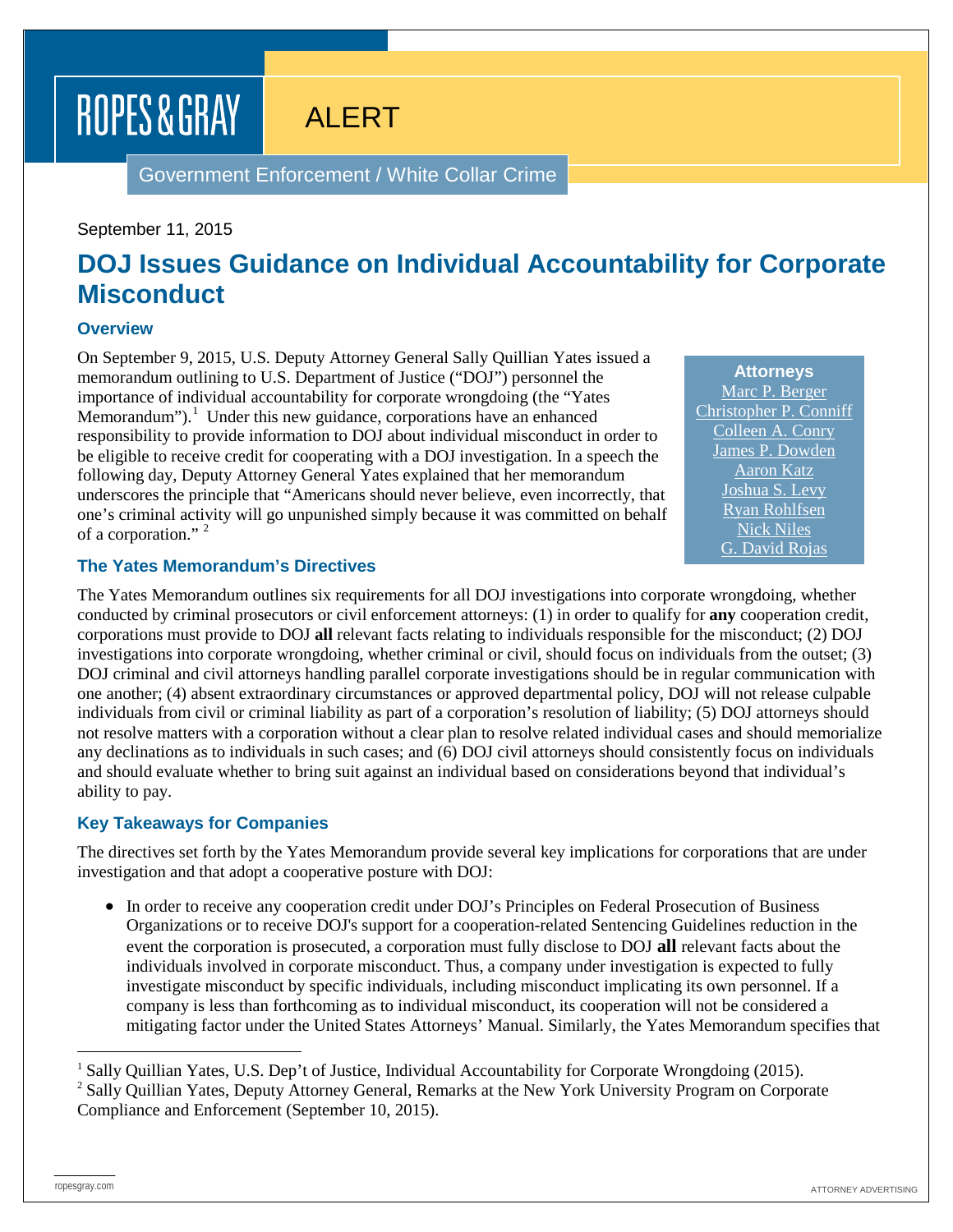## ROPES&GRAY

September 11, 2015

ALERT | 2

"full cooperation" under the False Claims Act's "reduced damages" provision, 31 U.S.C. § 3729(a)(2), will entail disclosing all relevant facts about responsible individuals. In her speech at New York University announcing this policy change, Ms. Yates stated that DOJ will not accept as an excuse, for a less-thancomplete disclosure, the fact that the corporation has not undertaken a robust internal investigation. In other words, DOJ will expect a corporation to conduct the investigation to determine the relevant facts regarding the responsibility and culpability of individuals.

- The Yates Memorandum, however, does not clarify what the provision of "all relevant facts" will involve. Moreover, it is not clear what effect the Yates Memorandum will have on requests for privilege waivers by DOJ. According to DOJ's Principles of Federal Prosecution of Business Organizations, corporations do not need to disclose, and prosecutors may not request, disclosure of attorney work product as a condition for eligibility to receive cooperation credit. Nevertheless, under the Yates Memorandum, it is unclear whether DOJ will require companies to turn over contents of interviews with potentially culpable employees, including interviews conducted by counsel, or other materials. Ultimately, the contours of this requirement will likely be handled on a case-by-case basis.
- This increased emphasis on individual accountability may very well mean some difficult decisions to "turn in" individual actors, some of whom may well be high-level executives. The DOJ has stated that individual accountability extends to all levels of the corporation, including individuals who are "higher up the corporate hierarchy" and even those who may not have the necessary financial resources to pay a significant civil judgment or criminal fine.
- Given DOJ's focus on understanding the role senior management played in corporate misconduct, a corporation's Board of Directors may need to play a more active role both in determining whether to initiate and in overseeing an internal investigation in order to avoid or minimize potential conflict of interest concerns.
- Corporate settlements will continue to have a focus on individual accountability. For instance, plea or settlement agreements will include a provision requiring the company to provide information about all culpable individuals to facilitate subsequent individual prosecution and outlining consequences for failure to provide such information (*e.g.*, stipulated penalties and/or a finding of "material breach"). Similarly, absent extraordinary circumstances, corporate resolutions will not protect individuals from subsequent criminal or civil liability.
- Agreements tolling the statute of limitations will now be the "rare exception." As such, corporations are expected to conduct thorough, but expeditious, investigations.
- DOJ's focus on individual accountability extends not only to criminal prosecutions, but also to civil proceedings, such as *qui tam* actions and civil consumer product safety investigations, as well as many other civil enforcement proceedings. The focus on individual accountability, as well as coordination between DOJ's Criminal *and* Civil Divisions, may mean that civil investigations into corporate misconduct may now be more likely to result in both civil and criminal actions against responsible individuals.

### **Context**

The policy changes outlined in the Yates Memorandum formalize principles that DOJ leaders have already expounded upon publicly in recent months.<sup>[3](#page-1-0)</sup> In a speech on September 10, 2015, Ms. Yates tied DOJ's statements in the Yates Memorandum to remarks given a year prior by former Attorney General Eric Holder, in which he emphasized the importance of pursuing corporate crime by prosecuting the individuals carrying it out. And the United States Attorney's Manual ("USAM") has long provided that when assessing a corporation's cooperation, a prosecutor may consider "the corporation's willingness to provide relevant information and evidence and identify relevant actors

<span id="page-1-0"></span> <sup>3</sup> *See* Ropes & Gray LLP, The DOJ Sends Strong Messages Regarding Corporate Cooperation in Criminal Matters (April 28, 2015), *available* [here.](https://www.ropesgray.com/news-and-insights/Insights/2015/April/The-DOJ-Sends-Strong-Messages-Regarding-Corporate-Cooperation-in-Criminal-Matters.aspx)